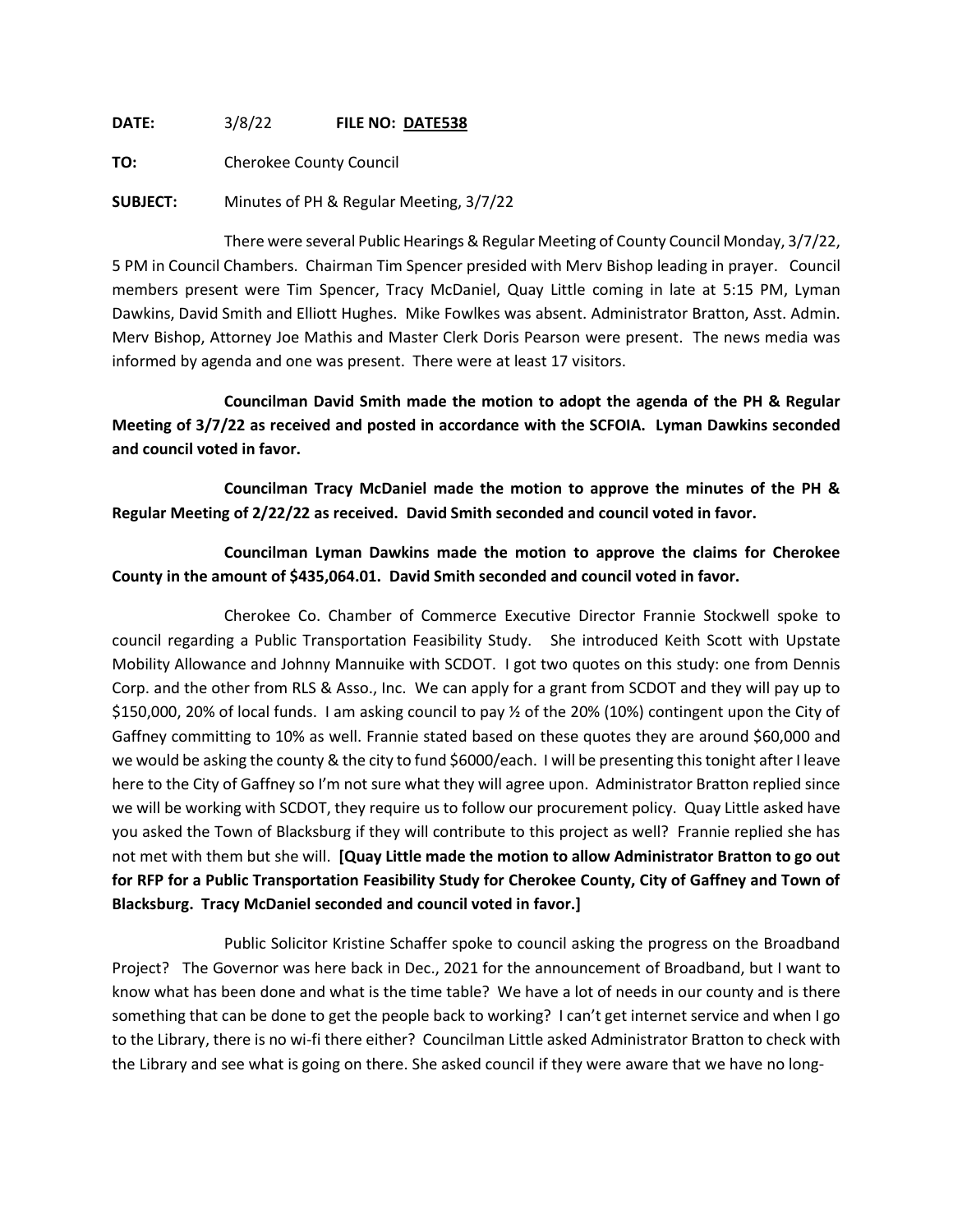## Page 2 – Minutes of PH & Regular Meeting, 3/7/22

term care beds available for the people in Cherokee County? The Veterans Nursing Home has not opened yet either. Councilman Little replied they are in the process of taking applications and it will happen soon. She asked if there were funds to assist with residents to help update their homes to provide for an amputee veteran? Administrator Bratton replied that needs to be addressed to the VA Office.

Administrator Bratton reported to council that he had just talked with Ben Breazele and his entire team. As far as the Funding that Charter Spectrum received, they will be touching 2600 homes approximately 280 miles. They will be running the cable down Highway 176 and lower part of Spartanburg County for our western part of our county. The Blacksburg & lower southern portion of the county on the eastern side is coming out of York and is already in place. They are in the middle of engineering filter rays & walkouts that will be ongoing through 6/1/22. When it comes to the money that the county committed, we will follow the RDOF Funding and after the RDOF funding portion is installed it is estimated for another 1,466 homes. We will not have the exact addresses on those until 6/1/22. They are anticipating the RDOF portion to be billed out the first quarter of 2023 and then the remainder of the county portion will go into place hopefully by the later part of 2023. This is a long process and I have shared that with Ms. Shaffer several times.

Administrator Bratton presented a request from the City of Gaffney which was presented to them from a developer for a Petition for Annexation to the City of Gaffney. He referred to the map (attachment) and the area in green is Cherokee County property which is located there and is the property where we will be constructing the splash pad. Hyleman's Humble Playground & Midway Complex located there are currently inside the City of Gaffney limits. The property on the lower side of the map is owned by the developer and is a subdivision that is being developed and they are requesting to be annexed into the City of Gaffney because they need to access the BOPW power but in order to do that the City can only annex continuing property so they need to add a 100' strip that includes a 66' right-of-way on Twin Lake Road and will be 34' onto the county's property. It is a strip annexation. **[Tracy McDaniel made the motion to approve the Petition for Annexation to the City of Gaffney for the area described. Lyman Dawkins seconded and council voted in favor.]**

Chairman Tim Spencer opened the floor on 3 public hearings: **1) Ordinance No. 2021-30** to amend the Agreement for development for Joint County Industrial Park by & between Spartanburg & Cherokee Counties, SC, so as to include additional property in Spartanburg County as part of the Joint County Industrial Park, and other matters relating thereto. (AGA Tag Solar II< LLC; RG Frontage, LLC; JSD Flatwood PV-1, LLC; The Cubes at For Prince, LLC: Fort Prince Logistics, LLC; and SC Global Logistics, LLC.); **2) Ordinance No. 2021-31** to amend the agreement for development for Joint County Industrial Park by & between Spartanburg & Cherokee Counties, SC, so as to include additional property in Spartanburg County as part of the Joint County Industrial Park and other matters relating thereto. (Eastgroup Properties, LP; SCP Acquisitions, LLC; Big Acquisitions, LLC; ILJIN American Corporation; Greer South Carolina Becknell Onvestors, LLC; and Walmart Stores East, LP.); and **3) Ordinance No. 2021-37** authorizing the execution & delivery of a FILOT Agreement by & between Cherokee Co., SC, Baker Street Acquisitions, LLC and Apollo Acquisitions, LLC, previously known to the County as "Project Paint, " with respect to certain economic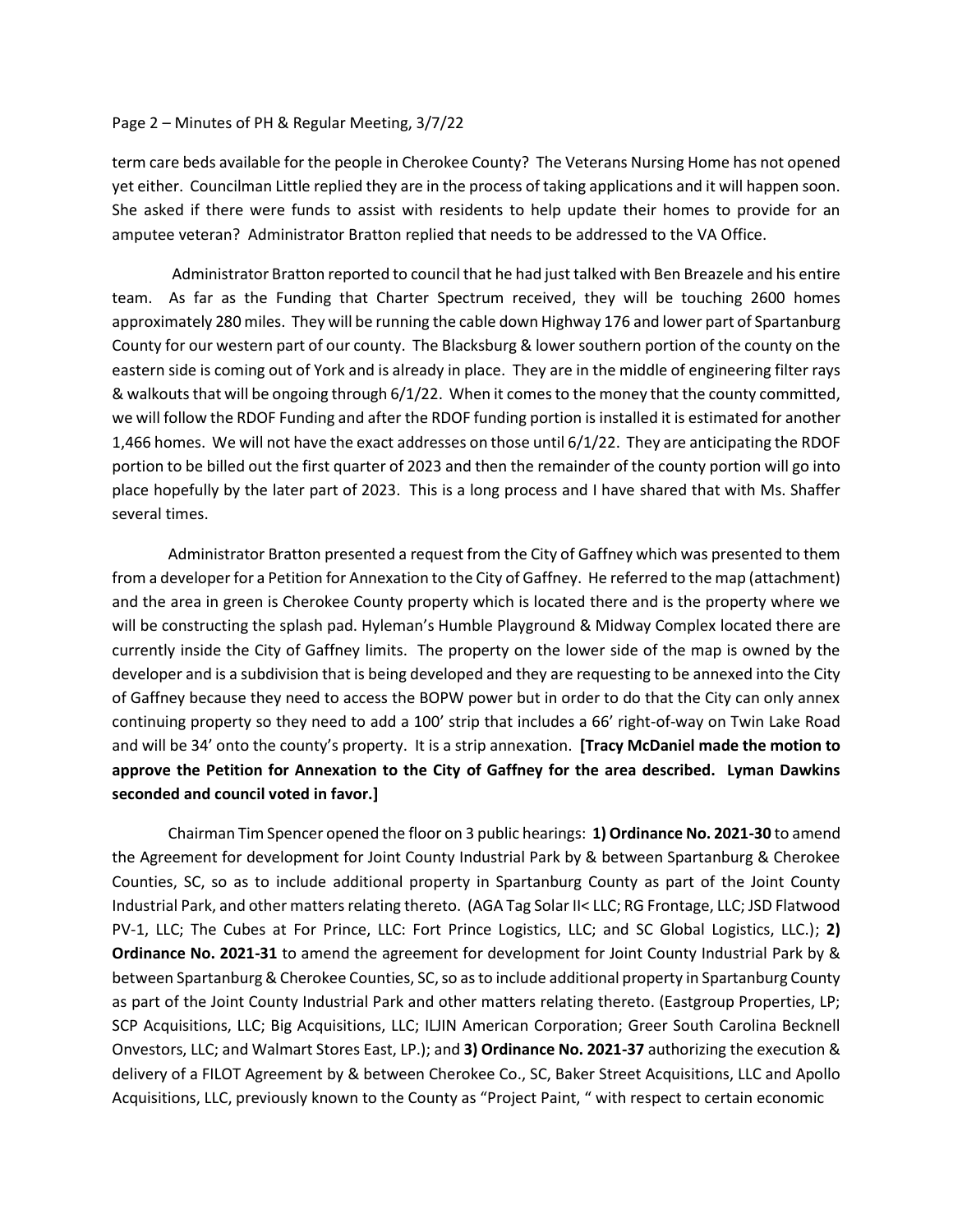## Page 3 – Minutes of PH & Regular Meeting, 3/7/22

development property in the County, whereby such property will be subject to certain payments in Lieu of Taxes, will designated as being in a Multi-County Industrial & Business Park, and will be eligible to receive certain tax credits; authorizing the execution & delivery of a Multi-County Industrial & Business Park Agreement with Spartanburg County to include such economic development property; and other matters related thereto. As there was no one present to speak, the public hearings were closed.

Attorney Joe Mathis stated that back in January 18, 2022, there was a Council meeting & several public hearings scheduled but due to increment weather the meeting was postponed to meet that Thursday, 1/20/22. As a result of that meeting, a motion was made by Quay Little & seconded by Mike Fowlkes to table the motion to adopt the 3<sup>rd</sup> Reading of Ordinance No. 2021-37 authorizing the execution & delivery of a FILOT Agreement by & between Cherokee Co., SC, Baker Street Acquisitions, LLC and Apollo Acquisitions LLC previously known to the county as "Project Paint", etc. At this time, I will ask for a motion & second to un-table that motion. **[Tracy McDaniel made the motion to un-table the motion made stated above. Quay Little seconded and council voted in favor.]**

Attorney Joe Mathis stated that council now needs to vote on the motion made by **[Councilman Quay Little made a motion on 2/7/22 and it was seconded by Mike Fowlkes to adopt 3rd Reading of Ordinance No. 2021-37 authorizing the execution & delivery of a FILOT Agreement by & between Cherokee Co., SC, Baker Street Acquisitions, LLC and Apollo Acquisitions LLC, previously known to the county as "Project Paint", with respect to certain economic development property in the county, whereby such property will be subject to certain payments in lieu of taxes, will be designated as being in a Multi-County Industrial Park, and will be eligible to receive Certain Tax Credits; authorizing the execution & delivery of a Multi-County Industrial & Business Park Agreement with Spartanburg County to include such Economic Development Property; and other matters related thereto. Council voted in favor.]**

Attorney Joe Mathis stated that council needs to do likewise for Ordinance No. 2021-30 and make a motion to un-table the motion made on 2/7/22. **[Lyman Dawkins made the motion to un-table the motion for 3rd Reading for Ordinance No. 2021-30. David Smith seconded and council voted in favor.]**

Attorney Joe Mathis stated that council now needs to vote on the motion made by **[Councilman Quay Little and seconded by David Smith to adopt the 3rd Reading of Ordinance No. 2021-30 to amend the agreement for development for Joint Co. Industrial Park by & between Spartanburg & Cherokee Counties, SC, so as to include additional property in Spartanburg County as part of the Joint Co. Industrial Park and other matters relating thereto**. (**AGA Tag Solar II, RC Frontage, LLC; JSD Flatwood PV-1, LLC; The Cubes of Fort Prince, LLC; Fort Prince Logistics, LLC; and SC Global Logistics, LLC.). Council voted in favor.]**

Attorney Joe Mathis stated that council needs to do this again for Ordinance No. 2021-31 and make a motion to un-table the motion made on 2/7/22 for Ordinance No. 2021-31. **[Tracy McDaniel made the motion to un-table the motion made 2/7/22 to adopt 3rd Reading of Ordinance No. 2021-31. Lyman Dawkins seconded and council voted in favor.]**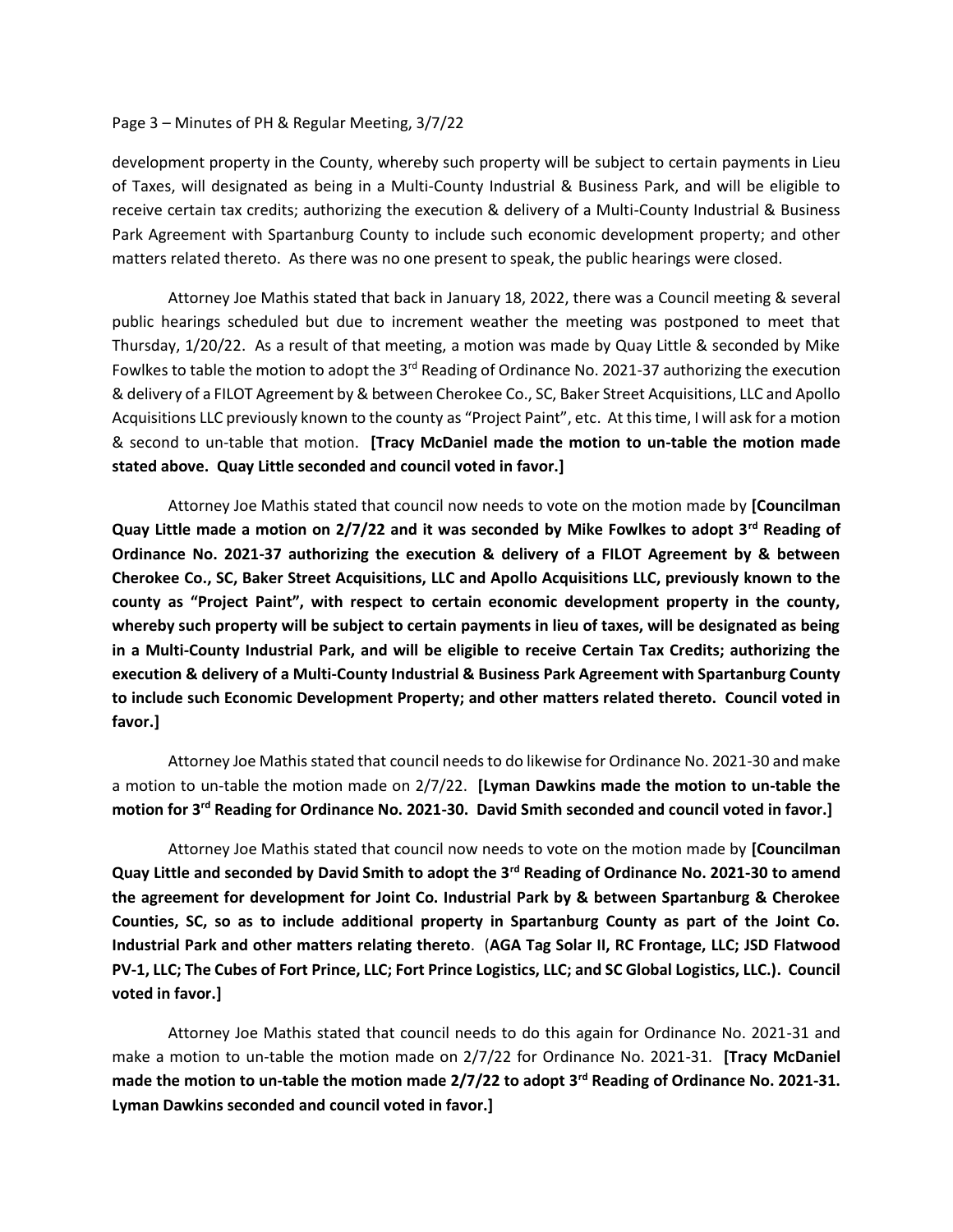Page 4 – Minutes of PH & Regular Meeting, 3/7/22

Attorney Joe Mathis stated that council now needs to vote on the motion made by **[Councilman Lyman Dawkins and seconded by Quay Little to adopt the 3rd Reading of Ordinance No. 2021-31 to amend the agreement for development for Joint County Industrial Park by & between Spartanburg & Cherokee Counties, SC, so as to include additional property in Spartanburg County as part of the Joint County Industrial Park, and other matters relating thereto. (Eastgroup Properties, LP: SCP Acquisitions, LLC; Big Acquisitions, LLC; ILJIN American Corporations; Greer South Carolina Becknell Onvestors, LLC; and Walmart Stores East, LP.) Council voted in favor.]**

Attorney Joe Mathis stated that council needs to do this again for Ordinance No. 2021-35 and make a motion to un-table the motion made on 2/7/22 for Ordinance No. 2021-35. **[Tracy McDaniel made the motion to un-table the motion made 2/7/22 to adopt 3rd Reading of Ordinance No. 2021-35. David Smith seconded. Quay Little abstained from voting due to conflict of interest. Motion carried.]**

Attorney Joe Mathis stated council now needs to vote on the motion made by **[Lyman Dawkins to adopt 3rd Reading of Ordinance No. 2021-35 authorizing the purchase of real property. David Smith seconded and council voted in favor with Quay Little abstaining from voting due to conflict of interest. Motion carried.]**

Attorney Joe Mathis presented a Fiber Easement request from Duke Energy Carolinas, LLC. **[Quay Little made the motion to authorize Administrator Steve Bratton to sign the Fiber Easement to Duke Energy Carolinas, LLC as shown on Exhibit A of the agreement. David Smith seconded and council voted in favor.]**

**Councilman Quay Little made the motion to adopt 2nd Reading of Ordinance No. 2022-02 transfer of Real Property. Lyman Dawkins seconded and council voted in favor.**

Administrator Steve Bratton received 3 bids for Bid 2022-09 for removal of old generator and purchase/installation of new generator at the Cherokee County Detention Center: 1) Krydon Group - \$89,900; 2) General Services Inc. (GSI) - \$70,385.40; and 3) Winters Electric, Inc. - \$88,618.00. **[Tracy McDaniel made the motion to allow Administrator Bratton to award Bid No. 2022-09 to GSI for their low bid of \$70,385.40 contingent upon meeting all the required specs. David Smith seconded and council voted in favor.]**

**Councilman Quay Little made the motion for council to go into Executive Session at 5:55 PM pursuant to Section 30-4-70(a)(2) discussion of negotiations incident to proposed contractual arrangements and for Section 30-4-70(a)(1) on a personnel matter arising in the Solid Waste Dept. David Smith seconded and council voted in favor.**

**Councilman David Smith made the motion for council to come out of Executive Session at 7:10 PM and enter back into the Regular Meeting. Quay Little seconded and council voted in favor.** Attorney Joe Mathis reported that no vote or action was taken during executive session.